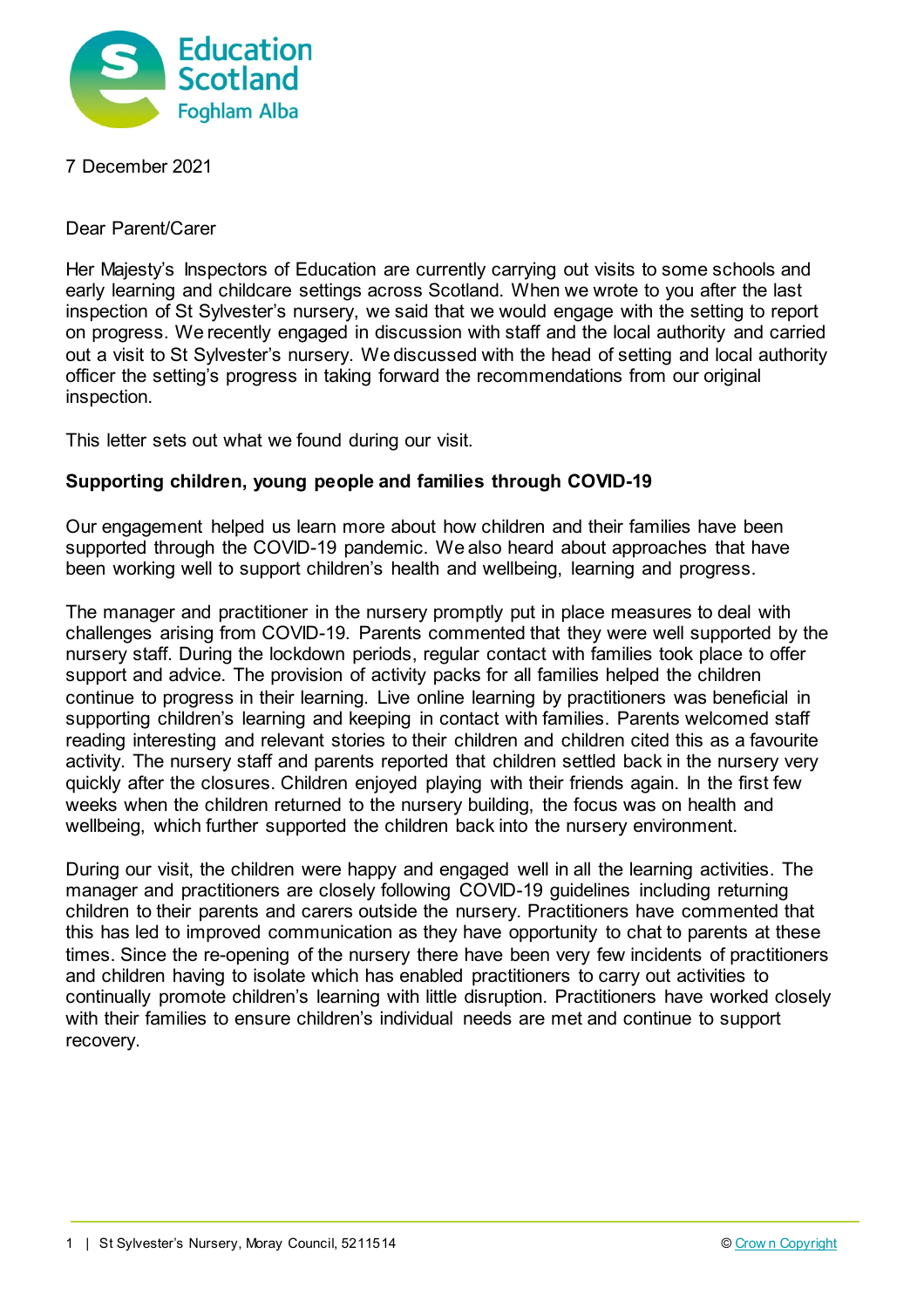

## **Progress with recommendations from previous inspection**

We discussed with the head of setting and local authority officer the setting's progress in taking forward the recommendations from our original inspection.

During the pandemic, the nursery has had a continued focus on taking forward improvements identified in the original inspection. Staff have reviewed the nursery's vision, values and aims in an inclusive way to fully engage children, parents/carers and partners. The importance of these in delivering high quality early learning and childcare is reinforced to all by their visual representation in the building, and the corresponding logo on the children's sweatshirts.

The manager and practitioners work closely with the local authority to develop a strong, confident culture of continuous improvement. This has resulted in improvements in the environment, planning and the quality of observing and tracking children's learning. As a result, staff are encouraging children to be more active in their learning. The manager continues to encourage practitioners to reflect on their practice at weekly self-evaluation meetings. Practitioners are encouraged to discuss what they do well, what they could do better and identify the next steps to improve children's learning experiences. As a result, staff are more reflective in their practice. Continued engagement with professional learning has supported practitioners to implement improvements in the nursery and become familiar with current thinking and research in early learning and childcare. The improvement plan includes relevant activities to improve the quality of learning experiences for children. The manager and practitioners should continue the close working relationship with the local authority to continue to drive improvements in the nursery.

The manager and practitioners continue to reflect on and refresh the indoor and outdoor environment to ensure they meet the needs of all children. Children enjoyed making soup in the outdoor kitchen and measuring each other on the walls. The manager and practitioner continue to review the needs of children under the age of three, making relevant and meaningful changes when required, particularly in the range of resources being used. Practitioners have worked hard to improve their observations of children's learning to assess children's progress and identify relevant next steps in learning. Practitioners plan for children's learning using a range of methods and use social media to share children's learning experiences with parents on a weekly basis. Practitioners should continue to engage children in planning their learning and developing their next steps.

Practitioners continue to engage with national guidance in order to develop a shared understanding of the curriculum. Approaches taken at staff meetings have been refreshed to ensure practitioners take a holistic view of the curriculum. This will support them to develop further children's learning and ensure consistently high quality learning experiences for all. Practitioners should continue to ensure they provide opportunities for challenge and depth in learning to support children's progress more effectively. Children have opportunities to undertake early leadership roles such as 'snack helper', however there remains room to expand on these leadership roles.